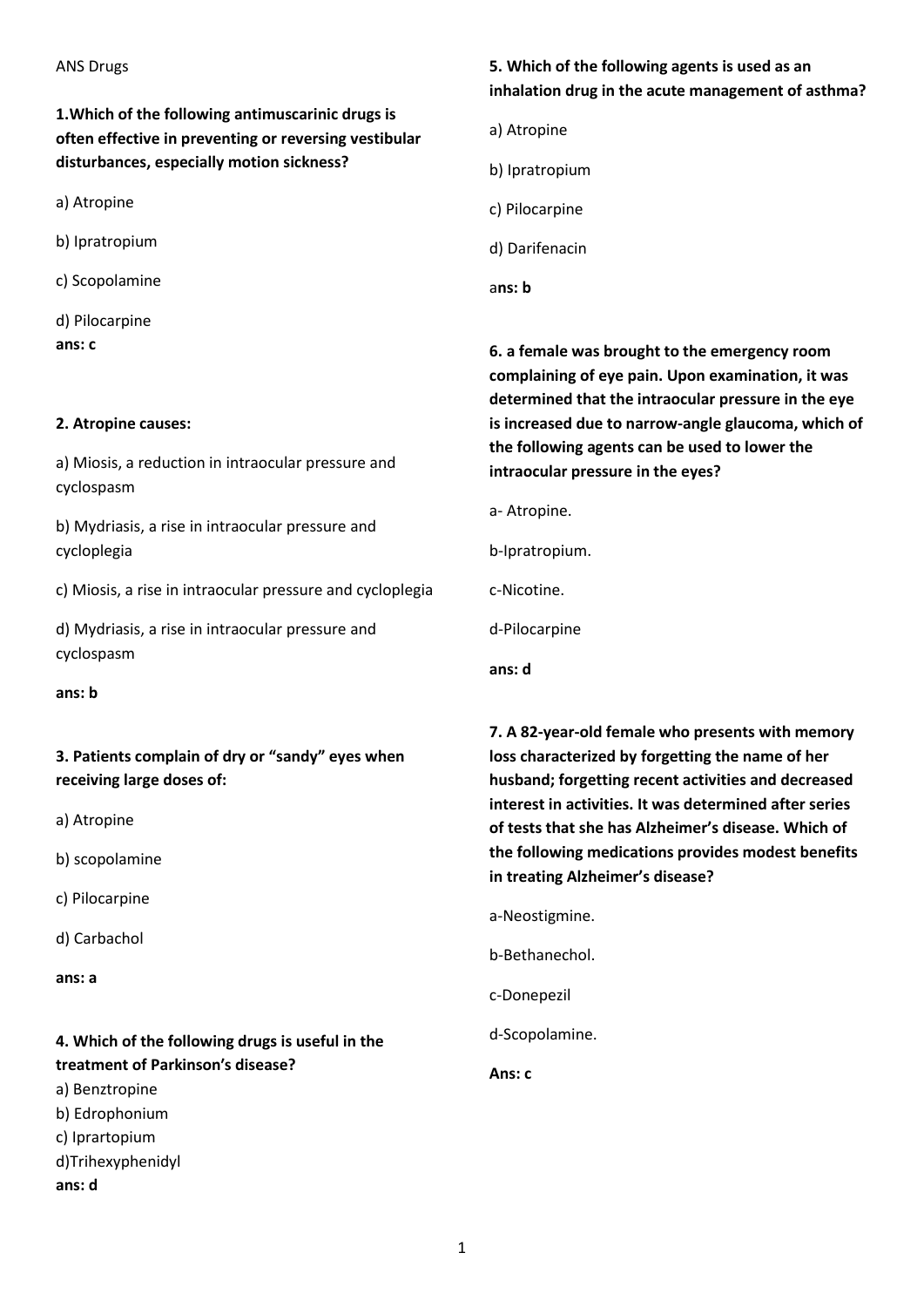**9- A 50-year-old male farm worker is brought to the emergency room. He was found confused in the farm then has lost consciousness. His heart rate is 45, and his BP is 80/40 mm Hg. He is sweating and salivating profusely. Which of the following treatments is indicated?**

a-Edrophonium. b- Physostigmine c-Atropine. d-Norepinephrine

#### **Ans:c**

#### **10- one of the following drugs can be used for COPD:**

a-Tiotropium.

b-Cyclopentolate.

c-Oxybutynin.

d-Scopolamine.

**Ans: a**

### **11- which of the following may precipitate an attack of open-angle glaucoma if instilled into the eye?**

a-Pilocarpine.

b-Atropine.

c- Physostigmine.

d-Echothiophate.

e-Tropicamide.

**Ans:b**

#### **12- Pyridostigmine is used in:**

a-Alzheimer's disease.

b-COPD.

c-Chronic management of myasthenia gravis.

d-Parkinson disease

**Ans: c**

### **13-one of the following is NOT true regarding Edrophonium:**

a-Has a short duration of action (10-20 minutes).

b-It is an irreversible indirect-acting cholinergic agonist.

c-It is used in the diagnosis of myasthenia gravis.

d-It is an anticholinesterase agent. **Ans: b**

### **14- one of the following is not an adverse effect of Neostigmine?**

a-Salivation.

B-Flushing.

c-Increased BP.

d-diarrhea.

e-Bronchospasm.

**Ans: c**

### **15- which of the following drugs are used in the treatment of Atropine toxicity?**

a- Physostigmine.

b- Edrophonium

c-Tacrine.

d-Pyridostigmine.

**Ans: a**

### **16- which of the following drugs can cause mydriasis and cycloplegia for a short time (6 hours)?**

a-Atropine.

b-Edrophonium

c-Tropicamide.

d-Benztropine.

**Ans: c**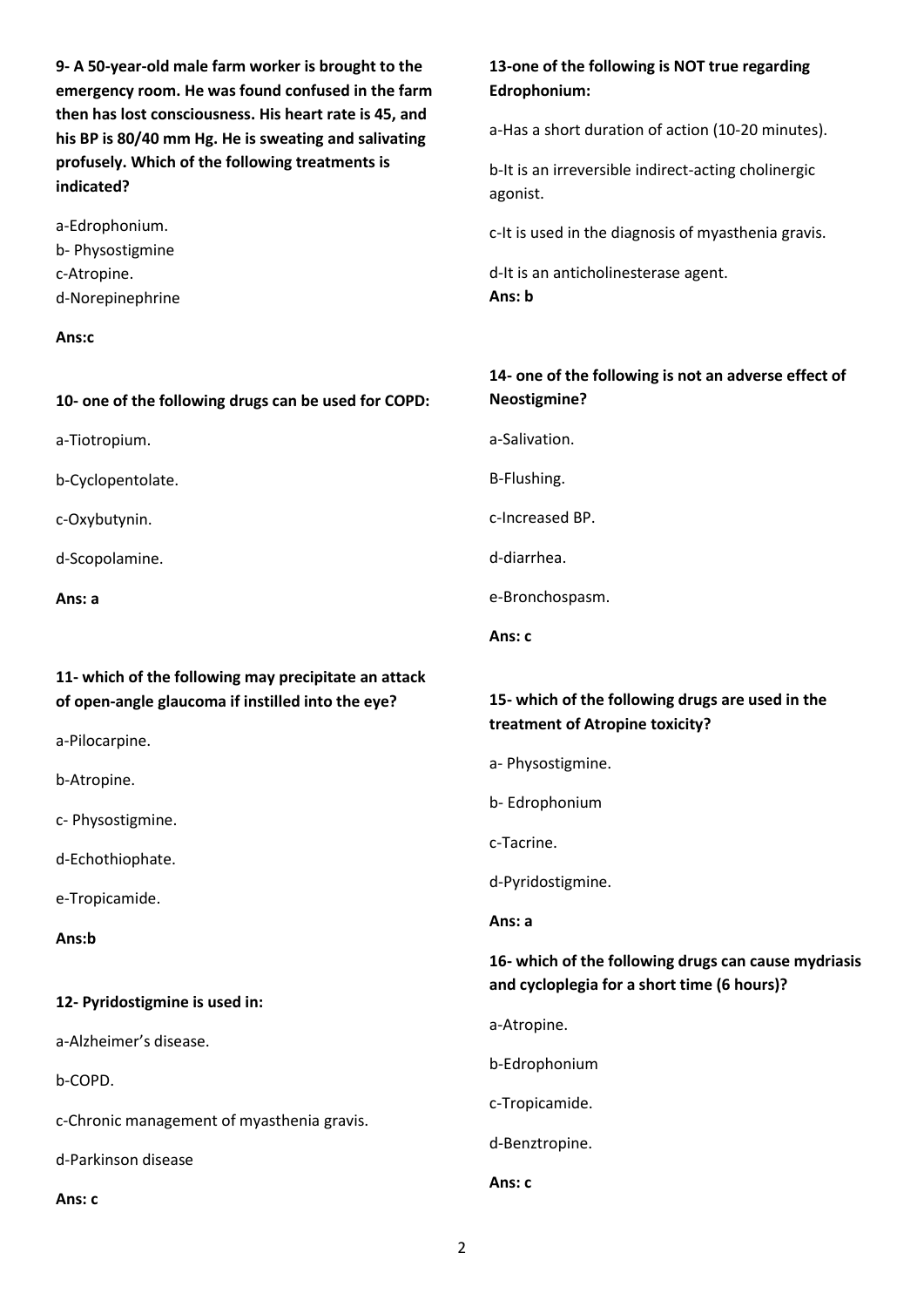**17- A patient with an acute attack of glaucoma is treated with pilocarpine. The primary reason for its effectiveness in this condition is its:**

a-Selectivity for nicotinic receptors.

b-Inability to enter the brain.

c-Ability to lower intraocular pressure.

d-Ability to inhibit secretions.

**Ans: c**

**18- A 32-year-old female delivered healthy twins 2 days ago. Since giving birth, she is experiencing postpartum atonic bladder. Which of the following medications can be given to overcome this condition?**

a-Atropine.

b-Scopolamine.

c-Bethanecol.

d-Acetylcholine.

**Ans: c**

### **19- one of the following is not an action of acetylcholine:**

a-Decrease heart rate.

b-Decrease BP.

c-Decrease salivary secretions.

d-causes urination.

**Ans: c**

#### **20- what type of drug is Amphetamine?**

a- Indirect-acting cholinergic antagonist

b- Indirect-acting adrenergic agonist

c- direct-acting cholinergic agonist

d- direct-acting adrenergic antagonist **ans: b**

### **21-one of the following is not a characteristic of Ephedrine:**

a-Absorbed orally.

b-Eliminated unchanged in urine.

c-Can't penetrate to the CNS.

d-Undergoes incomplete hepatic metabolism.

**Ans: c**

### **22-Which one of the following drugs is used to treat pheochromocytoma?**

a-Prazosin.

b-yohimbine.

c-Alfuzosin.

d-Phenoxybenzamine.

**Ans: d**

**23-A 60-year-old asthmatic man comes in for a checkup and complains that he's having some difficulty in starting to urinate. Physical examination indicates that the man has a BP of 160/100 mmHg and a slightly enlarged prostate. Which of the following medications would be useful in treating both of these conditions?**

a-Propranolol.

b-Isoproterenol.

c-Doxazosin.

d-Labetalol.

e-Phentolamine.

**Ans: c.**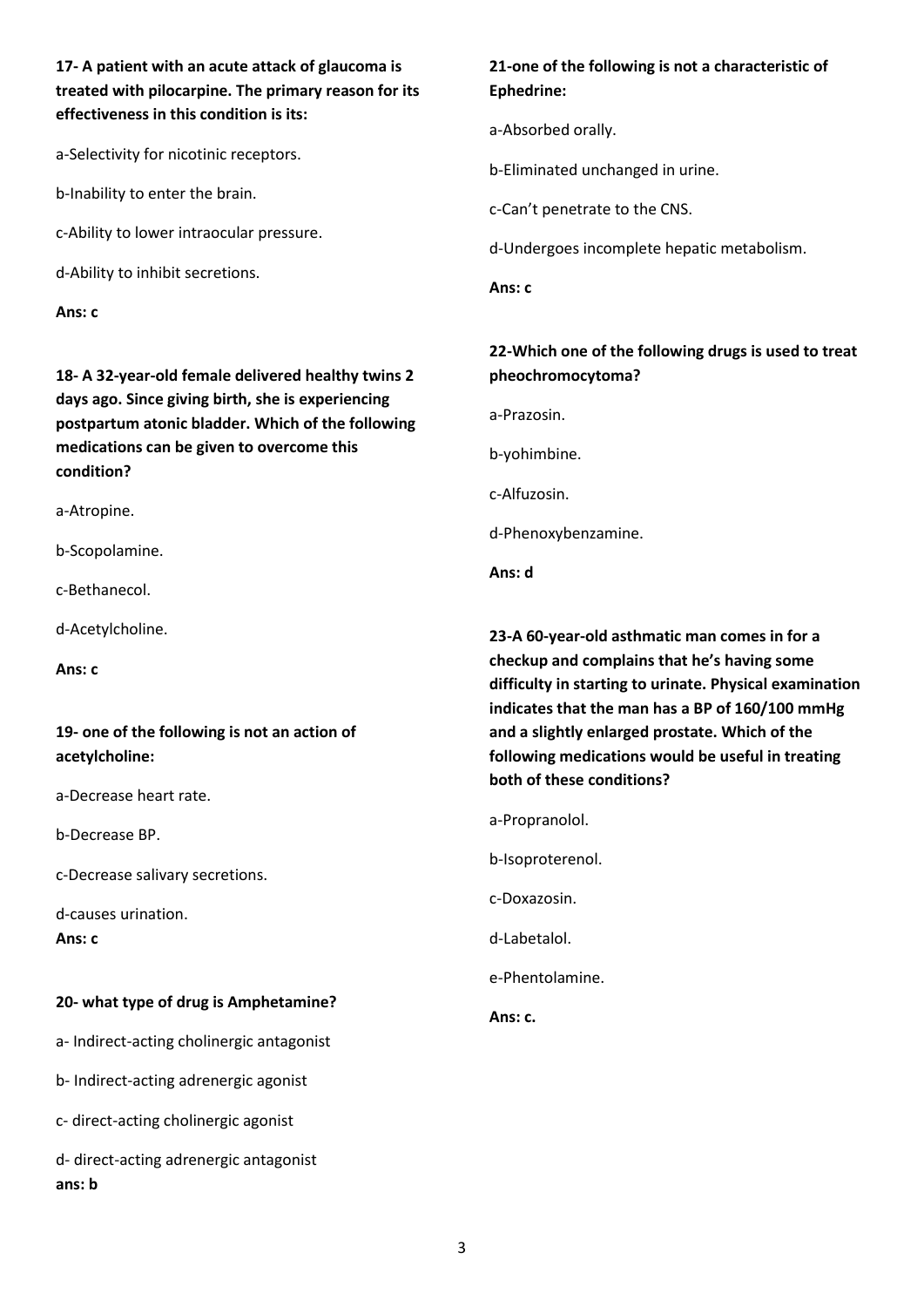**24-A 65-year-old male has a BP of 165/105 mmHg. He was placed on a hydrochlorothiazide (a diuretic) to lower his BP. After 6 weeks of therapy it was determined that his BP wasn't within the normal range. Which of the following agents would be an effective add on drug to further lower his BP?**

A-Dobutamine.

b-Terbutaline.

c-Prazosin.

d-Phentolamine.

**Ans:c.**

**25- A patient present with heart palpitations, a throbbing headache, sweating, pain in the abdomen, nausea and vomiting. A urinalysis revealed the presence of catecholamines and their metabolites and a CT scan confirmed the presence of a tumor in the adrenal medulla. Which of the following agents can be given to counter the effects of these elevated endogenous catecholamines?**

a-Phentolamine.

b-Isoproterenol.

c-Yohimbine.

d-Tamsulosin.

**Ans: a**

**26-JT has essential hypertension, characterized by high circulating catecholamine levels. Treatment goal is to block both alpha- and beta-adrenergic receptors using just one drug. Which of the following agents can be used to accomplish this effect?**

a-Labetalol.

b-Nadolol.

c-Pindolol.

d-Metoprolol.

**Ans: a**

**27-PR is a 34-year-old white male that suffers from essential hypertension and chronic migraine headaches. He is unwilling to taking multiple medications for his conditions. Which of the following agent could you prescribe to treat both hypertension and chronic migraine?**

a-Metoprolol.

b-Clonidine.

c-Prazosin.

d-Propranolol.

**Ans: d**

**28-A 38-year-old male has recently started monotherapy for mild hypertension. At his most recent office visit, he complains of tiredness and not being able to complete 3 sets of tennis. Which of the following drugs is he most likely to be taking for hypertension?**

a-Phentolamine.

b-Prazosin.

c-Atenolol.

d-Albuterol.

**Ans: c**

### **29-Which one of the following is not an adverse effect of Propranolol?**

a-Arrhythmia.

b-Bronchodilation.

c-Sexual impairment.

d-Hallucinations.

**Ans: b**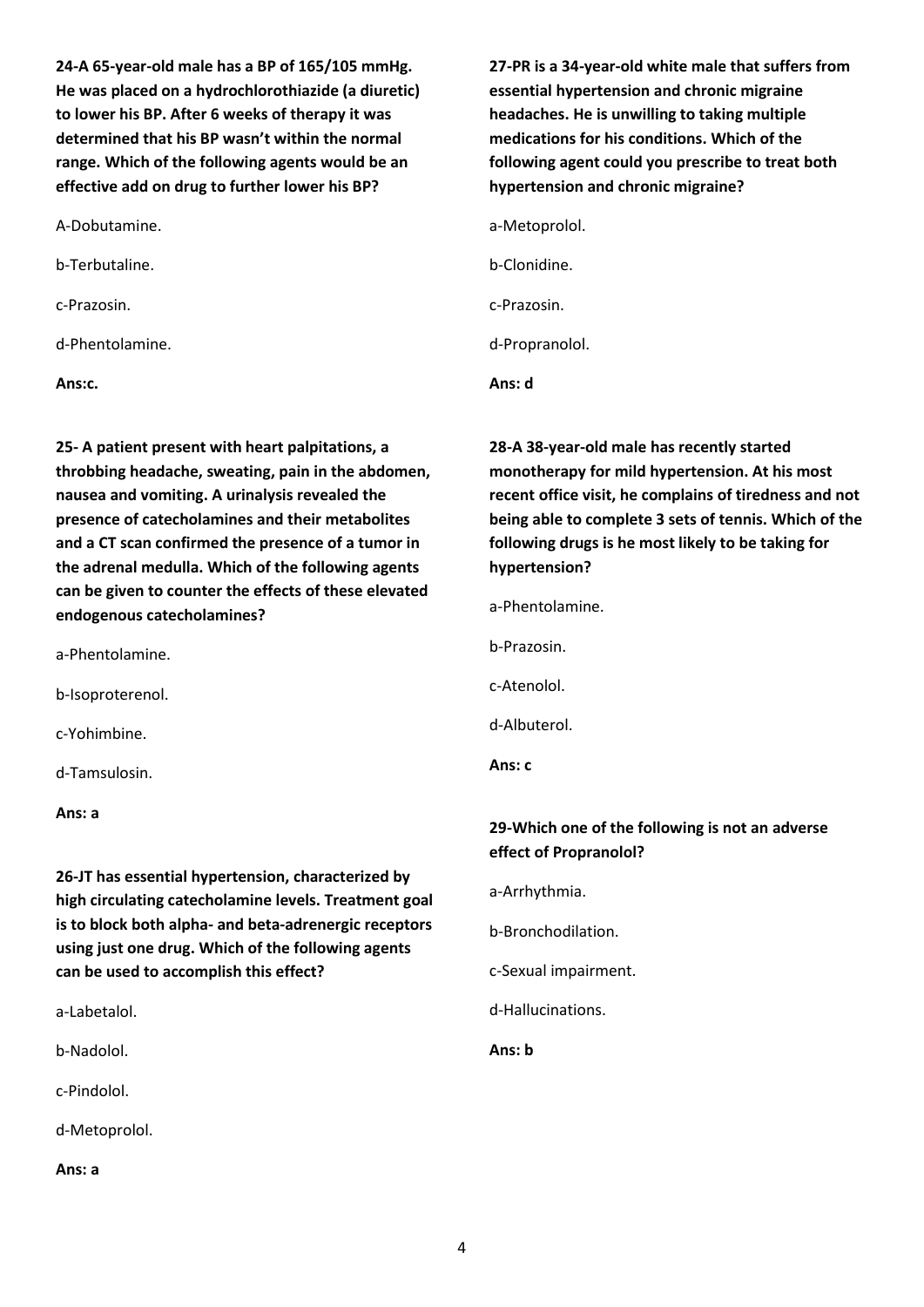## **30-Which one of the following medications is used in the chronic management of glaucoma?**

a-Pilocarpine.

b-Timolol.

c-Scopolamine.

d-Atropine.

**Ans: b**

**31-Which one of the following medications is the drug of choice in the acute attacks of glaucoma?**

a-Pilocarpine.

b-Atropine.

c-Timolol.

d-Nadolol.

**Ans: a**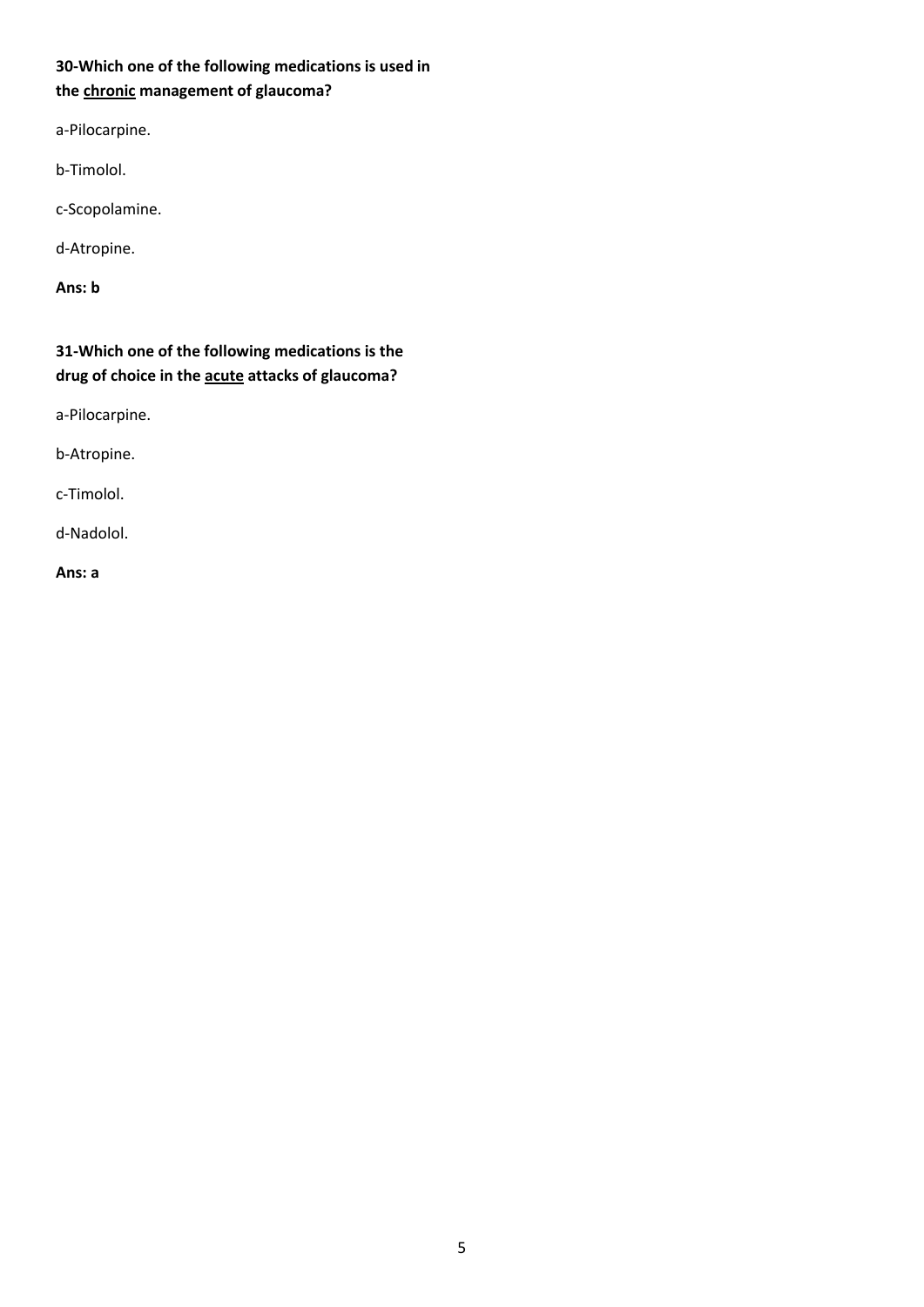#### Autacoids

- **1- Which of the following is used off-label to induce labour?**
	- a. alprostadil
	- b. lubiprostone c. misoprostol
	- d. Bimatoprost
	- e. epoprostenol
	- **>C**
- **2- Which one of the following anti-histamines is non-sedating and recommended in people working jobs where wakefulness is critical?**
	- a. doxylamine
	- b. hydroxyzine
	- c. diphenhydramine
	- d. fexofenadine
	- e. cyclizine
	- **>A**
- **3- Upon the delivery of a neonate, he was found to have a congenital heart anomaly that obstructs the outflow of right ventricular blood. Which drug can be given to keep the ductus arteriosus open until surgical correction of this anomaly is possible?**
	- a. lubiprostone
	- b. alprostadil
	- c. misoprostol
	- d. epoprostenol
	- e. iloprost
	- **>B**

### **4- Which of the following statements is INCORRECT:**

a. meclizine is one the most effective agents for prevention of the symptoms of motion sickness

b. diphenhydramine is used in the treatment of insomnia

c. sumatriptan is a useful effective anxiolytic agent

d. Bimatoprost is approved for the treatment

- of eyelash hypotrichosis
- **>C**

# **5- Which of the following statements is CORRECT:**

a. the second-generation antihistamines penetrate the blood–brain barrier b. The average plasma half-life of H1-blockers is 12 to 24 hours, except for that of *meclizine*  and the second-generation agents, which is 4 to 6 hours

c. inhaled iloprost has a long half-life

d. bepotastine is available in ophthalmic formulations

e. haloperidol is a specific 5-HT3 receptor antagonist

**>D**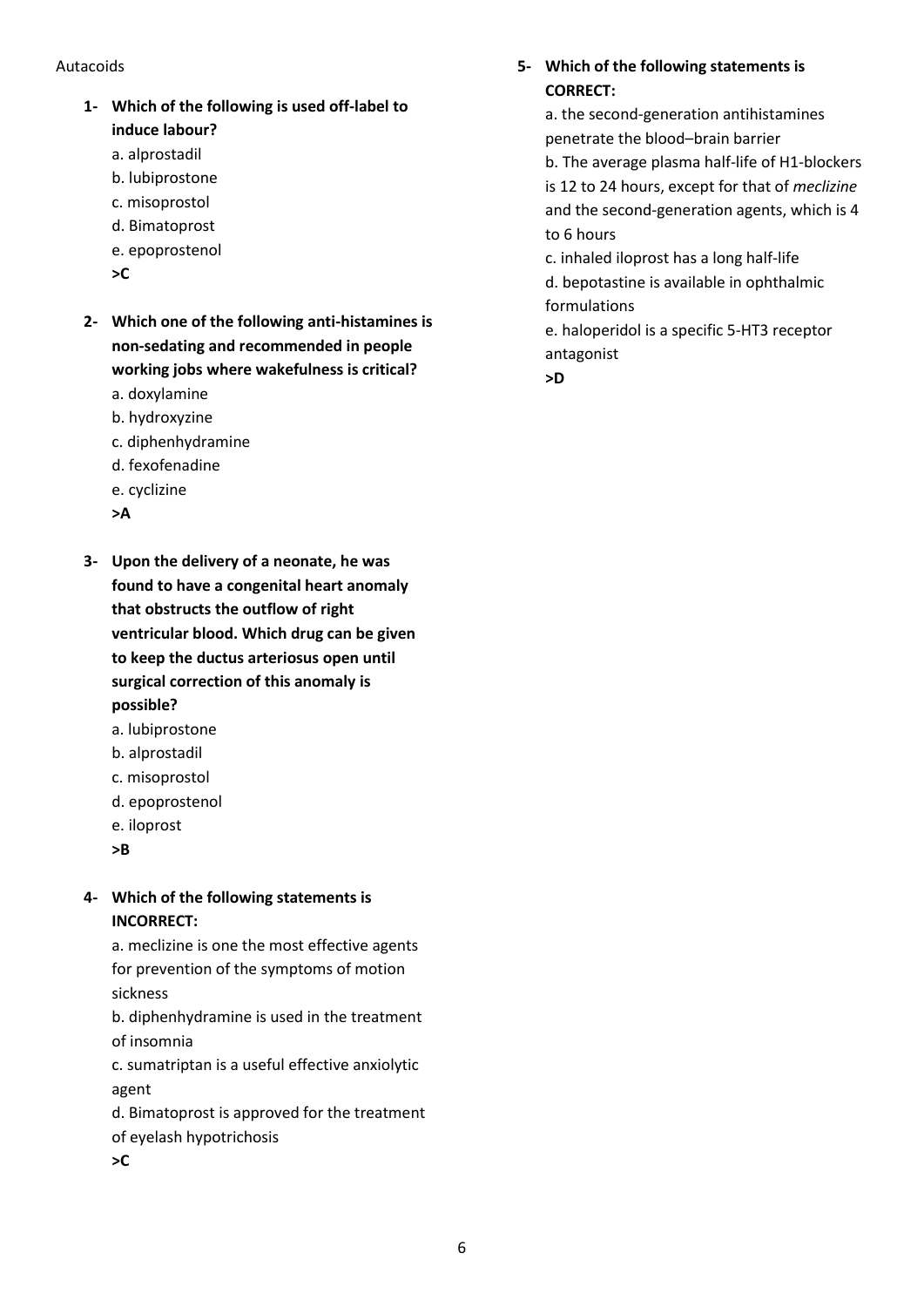- **1- What side effect is the reason for the removal of celecoxib from the market?**
	- a. Increased risk of cardiomyopathy
	- b. Increased risk of GI bleeding
	- c. Increased risk of pulmonary fibrosis
	- d. Increased risk of thrombosis
	- e. Increased risk of tuberculosis
	- **>D**
- **2- Patients with normal platelet counts and normal bleeding time may still bleed severely as a result of aspirin ingestion prior to a dental or surgical procedure. The aspirin interference with normal platelet function may last as long as:** 1. 4 hours
	- 2. 12 hours
	- 3. 2 days
	- 4. 5 days
	- 5. 7 days
	- **>5**
- **3- A 15-year old patient presents to the emergency room with fulminant hepatitis and cerebral oedema. His parents reported he was sick with influenza and when asked for medication history an NSAID was mentioned. What was most likely the NSAID he took?**
	- A- Naproxen
	- B- Ibuprofen
	- C- Aspirin
	- D- Nabumetone
	- C- Sulindac
	- **>C**
- **4- What analgesic would you prescribe to a pregnant woman?**
	- A. Aspirin
	- B. Naproxen
	- C. Ibuprofen
	- D. Acetamenophin
	- E. Celecoxib
	- **>D**

### **5- Which of the following statements is CORRECT:**

a. Methyl salicylate is used topically to treat acne, corns, calluses, and warts b. Normally, production of PGE2 inhibits gastric acid secretion, and PGI2 and PGF2α stimulate synthesis of protective mucus in both the stomach and small intestine. c. For patients with cardiovascular disease in

whom NSAID treatment cannot be avoided, celecoxib appears to be the least likely to be harmful

d. most NSAIDs are pregnancy risk category C in the first 2 trimesters

**>D**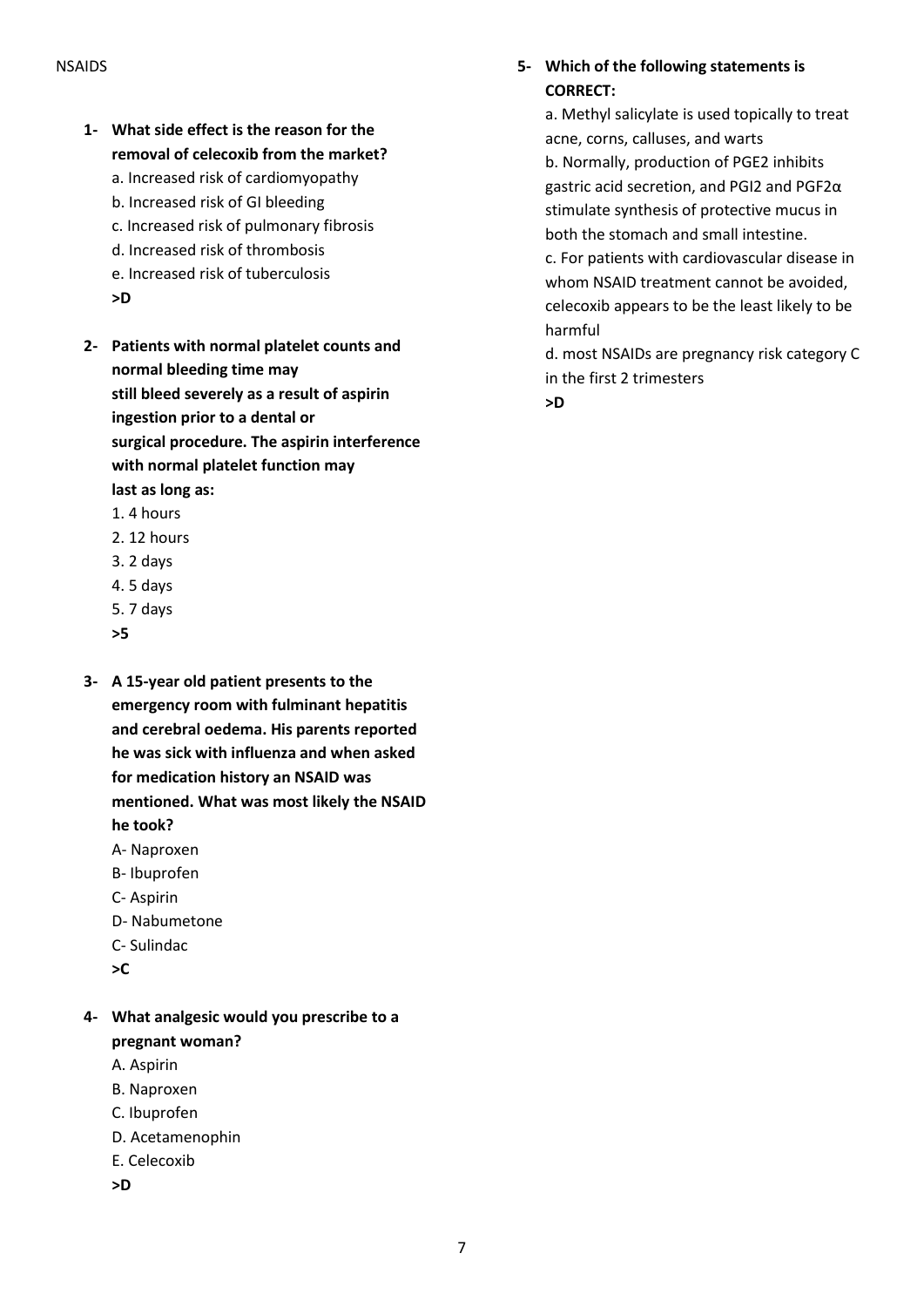#### CW Inhibitors

- 1- **<principles of antimicrobial therapy> A 73-year-old man with overwhelming sepsis requiring intravenous fluid support, pressors, and antibiotics is now beginning to improve clinically. The rationale against the use of a bacteriostatic antibiotic in this patient includes which of the following?**
	- a. Arrest growth of bacteria
	- b. Cause cell death of pathogens
	- c. Removal of viable organisms
	- d. Requirement for lower doses of medication **>A**
- **2- Cephalosporins show their antimicrobial action by:**
	- a. binding to cytoplasmic receptors
	- b. Inhibition of beta-lactamases
	- c. inhibition of transpeptidation reactions
	- d. interference with the synthesis of ergosterol

e. Inhibition of the synthesis of precursors of peptidoglycans

- **Key: c**
- **3- A 21-year-old man presents to the ambulatory care clinic with an erythematous, swollen, painful left elbow. History is significant for untreated impetigo on his left forearm. A joint aspirate reveals grampositive cocci in clusters. The physician begins empiric treatment with vancomycin while the organism is cultured. It is found to be methicillin susceptible. Methicillin is not widely used, but which of the following is an equivalent drug that could be used to treat this man's infection?** 
	- a. Amoxicillin
	- b. Ampicillin
	- c. Oxacillin
	- d. Penicillin G
	- e. Penicillin V

**>C**

- 4- **A 23-year-old woman who underwent a laparoscopic appendectomy is later found to have a wound infection. A culture grows methicillin-resistant Staphylococcus aureus (MRSA). What is the principle mechanism this strain uses to avoid the bactericidal properties of methicillin and methicillinrelated drugs?**
	- a. Changes a D-alanine peptidoglycan residue to a D-glycine so methicillin cannot bind b. Has altered PBPs that methicillin cannot bind
	- c. Prevents methicillin from entering the cell d. Pumps methicillin out of the cell
	- e. Uses a b-lactamase break down methicillin **>B**
- **5- A 25-year-old man presents to the emergency department with severe abdominal pain, rigors, and a temperature of 39°C. For the past 2 days, he has suffered from right lower quadrant pain and only came to the hospital when it suddenly worsened. The physician suspects ruptured appendicitis and administers imipenem with cilastatin. Cilastatin blocks which of the following enzymes to increase imipenem's efficacy?**
	- a. Bacterial efflux pump
	- b. CYP3A4
	- c. Dehydropeptidase
	- d. Organic anion transporter
	- e. Penicillinase
	- **>C**
- **6- A 58-year-old man has begun on a course of intravenous daptomycin. Which of the following laboratory studies needs to be carefully monitored in this patient?**
	- a. Creatinine
	- b. Hemoglobin
	- c. Hematocrit
	- d. Hepatic transaminases
	- e. Sodium
	- **>D**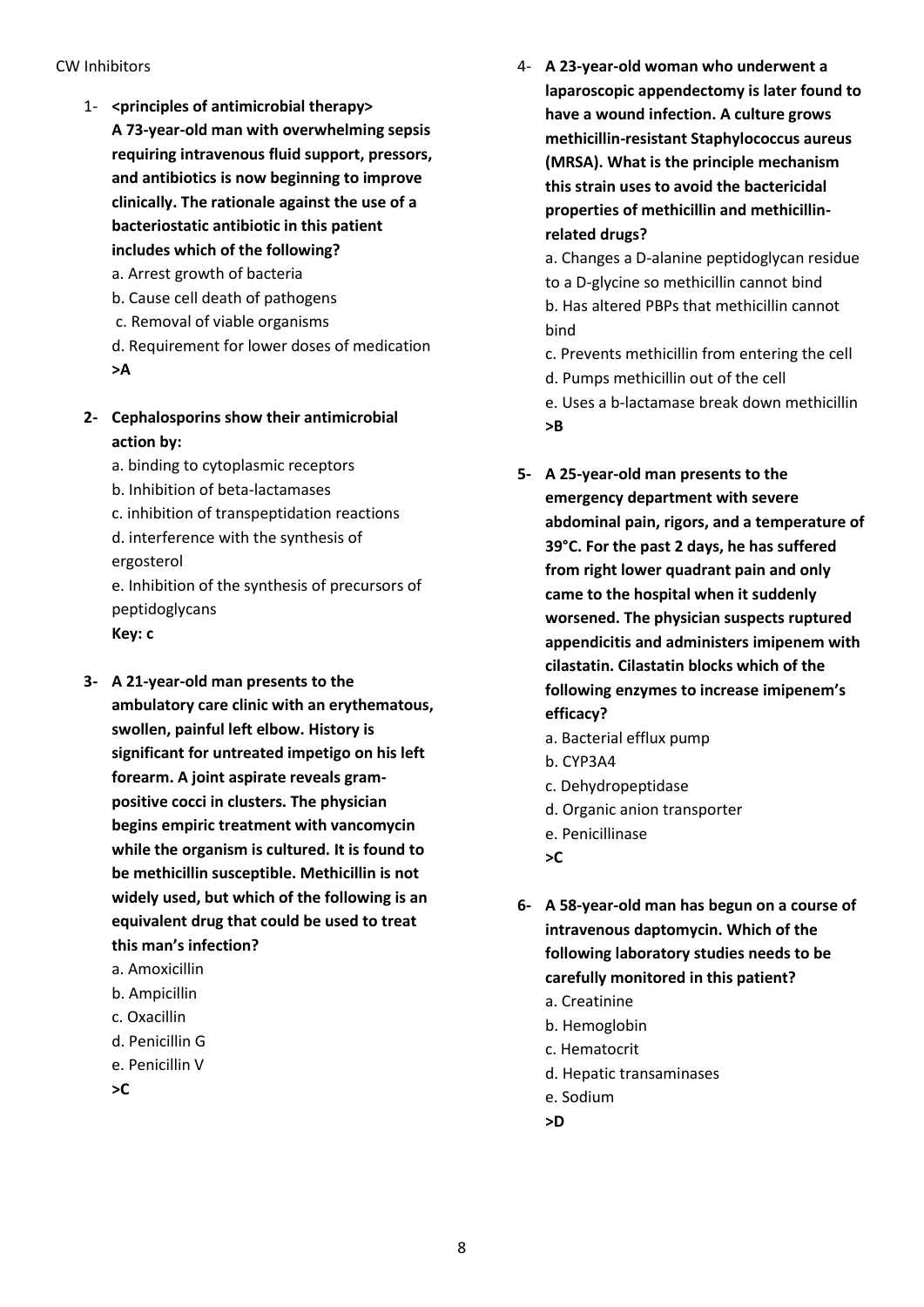**7- A 12-year-old boy with meningitis is hospitalized on the pediatrics floor to receive intravenous antibiotics. He is currently on his 10th day of treatment. Which of the following curves represents the concentration of penicillin in the cerebrospinal fluid at this time?**



a. Letter A

- b. Letter B
- c. Letter C
- d. Cannot be determined
- **>C**
- **8- A 43-year-old woman who is obese undergoes laparoscopic cholecystectomy following repeated episodes of right upper quadrant pain caused by cholelithiasis. Over the next 48 h, she is found to have an MRSA wound infection. Her physician administers daptomycin. Which of the following laboratory values should she follow most closely as a result of daptomycin administration?**
	- a. Amylase
	- b. Blood urea nitrogen
	- c. Creatine kinase
	- d. Lipase
	- e. Troponin I
	- **>C**
- **9- A 71-year-old woman is hospitalized with a methicillin-resistant bacterial infection. She has previously demonstrated resistance to multiple antibiotics and has now begun on a course of intravenous telavancin. Which of the following adverse events can occur in this patient?**
	- a. Diarrhea
	- b. Foamy urine
	- c. Headache
	- d. QT interval shortening
	- e. Sleepiness
	- **>B**
- **10- A 78-year-old alcoholic male with mild Alzheimer's disease and poor dental hygiene is to have his remaining teeth extracted. Because of his Alzheimer's disease, he is not a candidate for dentures. He also has a history of mitral valve stenosis with mild cardiac insufficiency. His current medications include captopril, digoxin, and furosemide. Which of the following medications would be the most appropriate for prophylaxis prior to his dental procedure?**
	- a. Amoxicillin
	- b. Co-trimoxazole
	- c. Imipenem
	- d. Tetracycline
	- e. Vancomycin
	- **>A**
- **11- Which of the following is used in individuals with prosthetic heart valves?**
	- a. amoxicillin
	- b. oral vancomycin
	- c. IV vancomycin
	- d. oral fosfomycin
	- e. IV fosfomycin
	- **>B**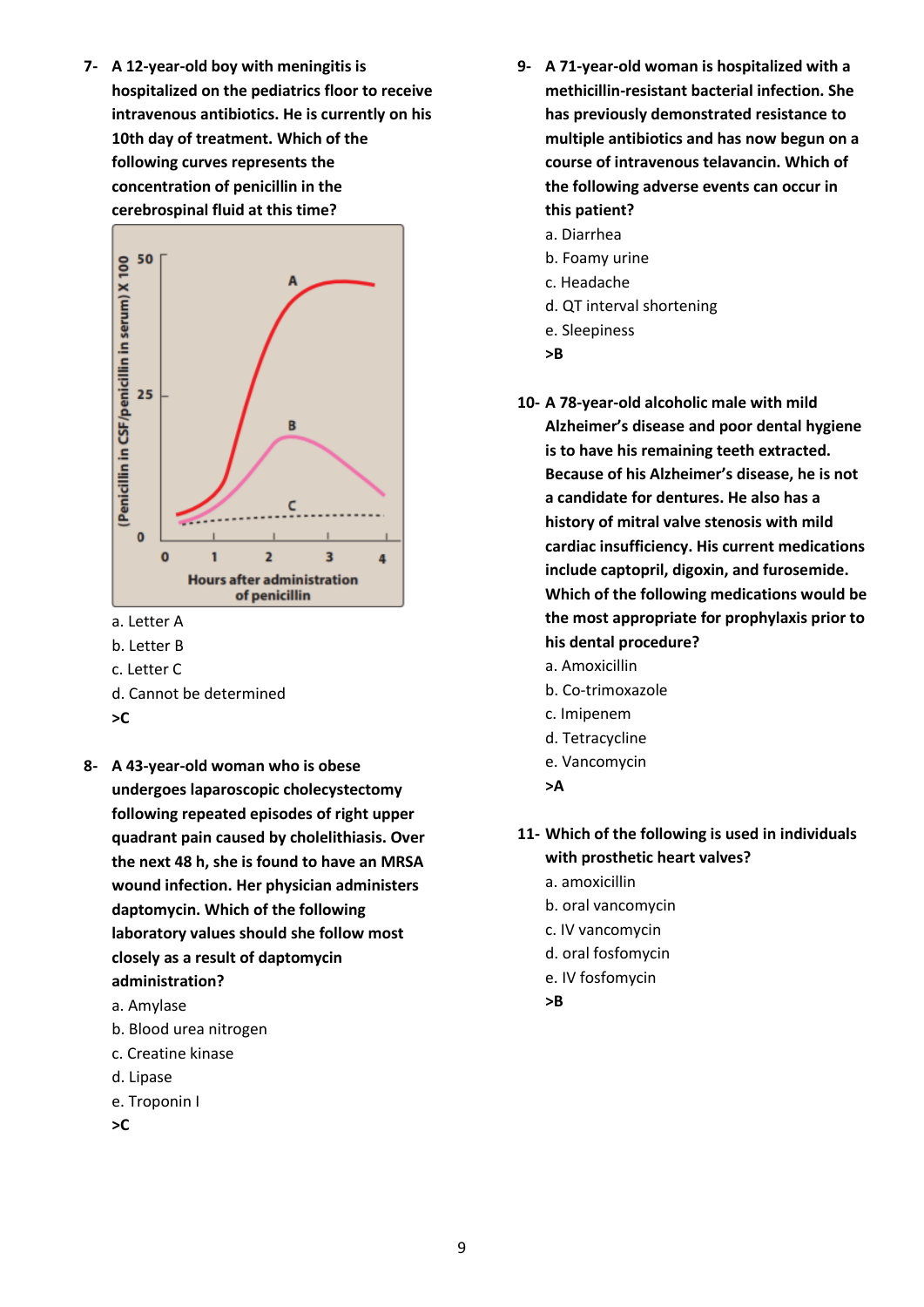### 12- **Which of the following statements is incorrect?**

a. The penicillins interfere with the last step of bacterial cell wall synthesis (transpeptidation or cross-linkage), resulting in exposure of the osmotically less stable membrane b. β-lactamase inhibitors bind to and inactivate β-lactamases c. Daptomycin blocks cell wall synthesis by inhibiting the enzyme which catalyzes the first step in peptidoglycan synthesis d. polymyxins have a detergent-like effect that disrupts cell membrane integrity, leading to leakage of cellular components and ultimately cell death **>C**

- **13- All of the following cannot be used in the treatment of C. difficile colitis EXCEPT:**
	- a. oral vancomycin
	- b. cefotetan
	- c. piperacillin
	- d. Levofloxacin
	- **>A**
- **14- Which of the following is the agent of choice for the treatment of meningitis?**
	- a. fosfomycin
	- b. ticarcillin
	- c. cefoxitin
	- d. ceftriaxone
	- **>D**

### **15- All of the following are active against P. Aeruginosa EXCEPT:**

- a. cefepime
- b. impinem
- c. ertapenem
- d. aztreonam
- **>C**

### **16- Which of the following combinations is incorrect?**

- a. amoxicillin + sulbactam
- b. ticarcillin + clavulanic acid
- c. Piperacillin + tazobactam
- d. impinem + cilastatin
- **>A**

17- **One of the following statements is incorrect about the structures of antibiotics:**

a. penicillins differ from one another in the R substituent attached to the 6 aminopenicillanic acid residue b. cephalosporins are produced semisynthetically by the chemical attachment of side chains to 7-aminocephalosporanic acid c. Carbapenems differ in structure from the penicillins in that the carbon atom of the thiazolidine ring has been externalized and replaced by a sulfur atom d. monobactams are unique because the βlactam ring is not fused to another ring **>C**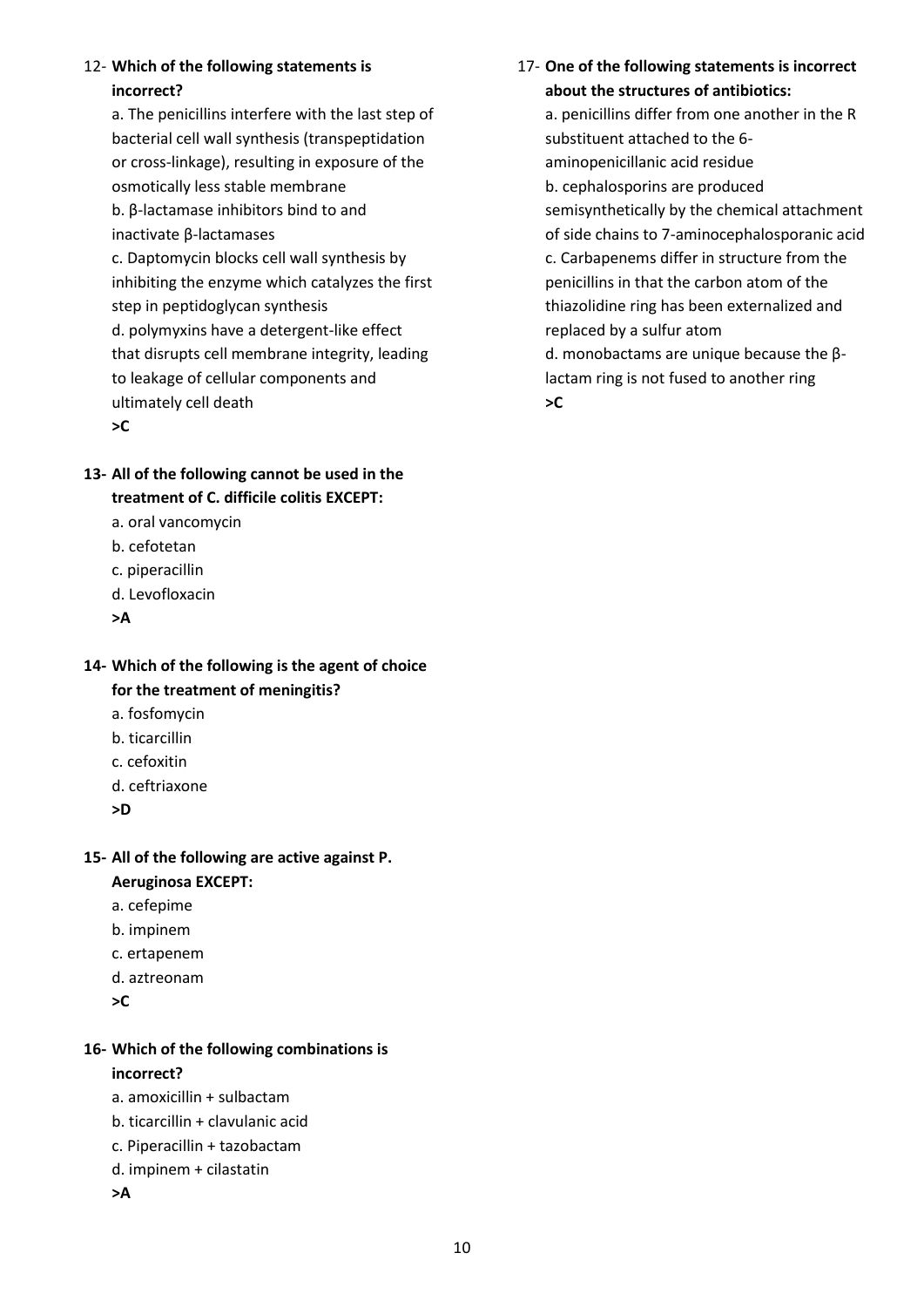- **1- Doxycycline is:**
	- a. Bactericidal.
	- b. Not excreted in the feces.
	- c. Having a short elimination half-life.
	- d. Not effective in lyme disease.
	- e. commonly used in the treatment of chlamydia & acne.

Key: e

- **2- Neomycin, an aminoglycoside is:**
	- a. Least nephrotoxic.
	- b. Metabolized by hepatic enzyme.
	- c. Given for bowel preparation prior to colorectal surgery.
	- d. A drug of choice in Rockey Mountain Spotted fever.
	- e. An adjunct in treatment of tuberculosis.

Key: c

- 3- **A 25-year-old pregnant woman presents to the emergency department with shaking chills, chest pain, and productive cough. A chest X-ray reveals an area of opacity in the right lower lobe. The physician's choice of antibiotics is limited because some may harm this patient's fetus. Which of the following antibiotics may cause hearing loss in her fetus?**
	- a. Amoxicillin
	- b. Ciprofloxacin
	- c. Erythromycin
	- d. Doxycycline
	- e. Streptomycin

**>E**

- 4- **A 55-year-old woman is hospitalized for treatment of osteomyelitis. The infectious organism is found to be susceptible to gentamicin so she is started on a once daily dose of intravenous gentamicin. Which of the following symptoms may be a signal to the physician to stop gentamicin therapy?**
	- a. Eosinophilia b. Headache
	- c. Nausea
	- d. Salivation
	- e. Tinnitus
	- **>E**
- 5- **Why does chloramphenicol sometimes cause gray baby syndrome in infants?**

a. Chloramphenicol's narrow spectrum means empiric therapy is often ineffective

b. Clindamycin, not chloramphenicol, causes gray baby syndrome

- c. Decreased absorption from the intestines
- d. Decreased conjugation in infant liver
- e. Decreased excretion by infant kidneys **>D**
- 6- **The rationale behind the lack of use of the antibiotic tetracycline in modern day medicine relates to which of the following?**
	- a. Altered targets
	- b. Efflux
	- c. Enzymatic activation
	- d. Permeability
	- **>B**

7- **A 71-year-old man with osteomyelitis is treated with aminoglycosides. Blood cultures are drawn and reveal resistance to this antibiotic class. What is the most likely reason for this to occur?**

- a. Increased hepatic transaminase activity
- b. Increased phosphodiesterase activity

c. Presence of plasmid-associated synthesis of enzymes

d. Uptake of drug into oxygen-dependent transport system

**>C**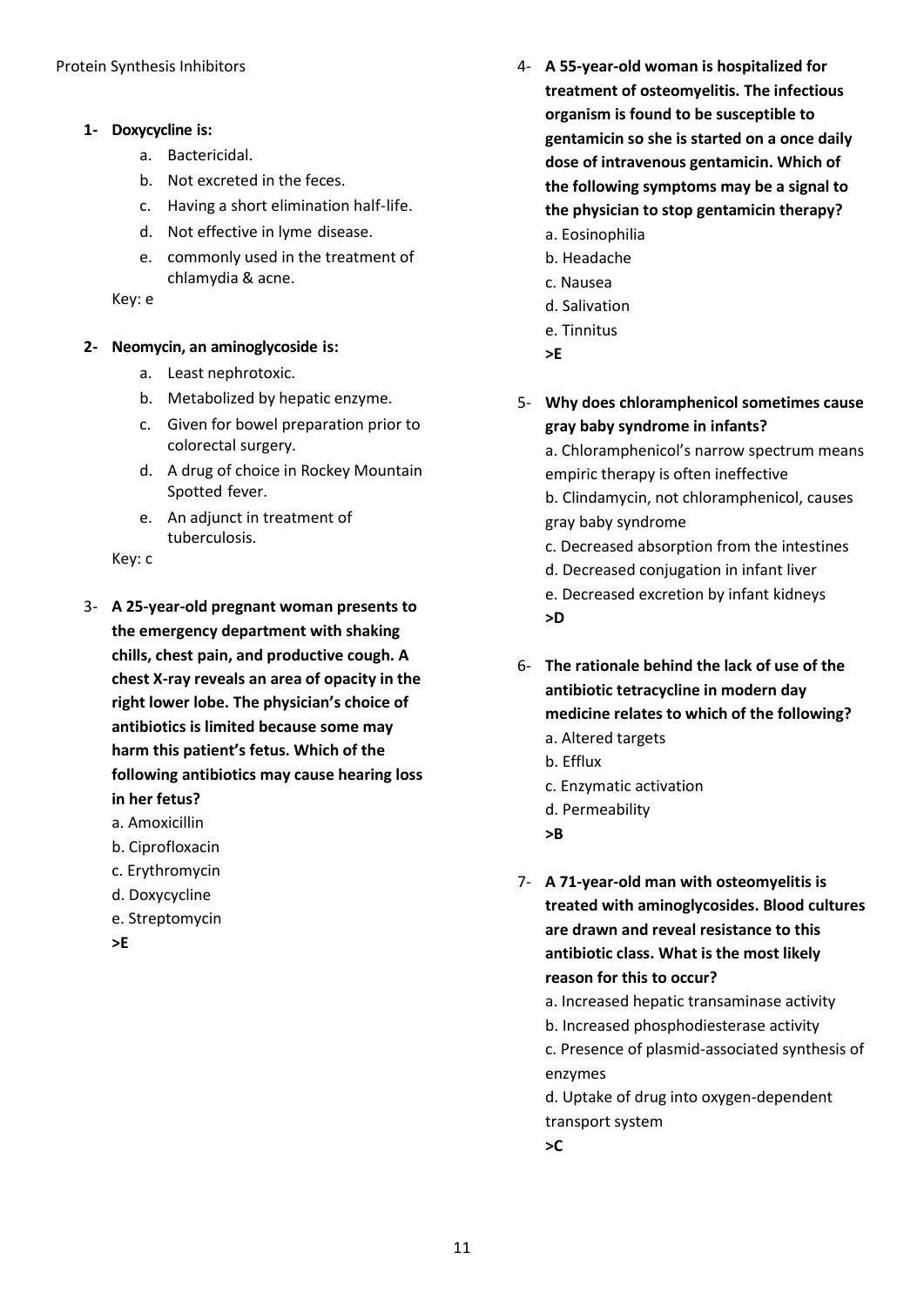8- **A 42-year-old man with a history of recurrent mycoplasma pulmonary infections presents with similar complaints. Sputum culture reveals that the organism present demonstrates resistance to erythromycin and the macrolide antibiotic class. What is the most likely explanation for this finding?** a. Ability of the organism to take up the antibiotic b. Improved affinity of the 50S ribosome for the antibiotic

c. Plasmid-associated erythromycin esterase

- d. Presence of an influx pump
- e. Sulfonation of guanine
- **>C**
- 9- **A 52-year-old man with recurrent Pseudomonas infections now has another infection. Culture and sensitivity now indicate that this pathogen is not sensitive to chloramphenicol. What is the most likely reason for development of resistance?** a. Facilitated drug penetration to cell membrane b. MDR gene
	- c. enzymatic inactivation
	- d. Thickened cell membrane
	- e. Undesirable pH
	- **>C**
- 10- **Which of the following is considered to have a bactericidal effect at normal doses?**
	- a. streptomycin
	- b. telithromycin
	- c. demeclocycline
	- d. chloramphenicol
	- **>A**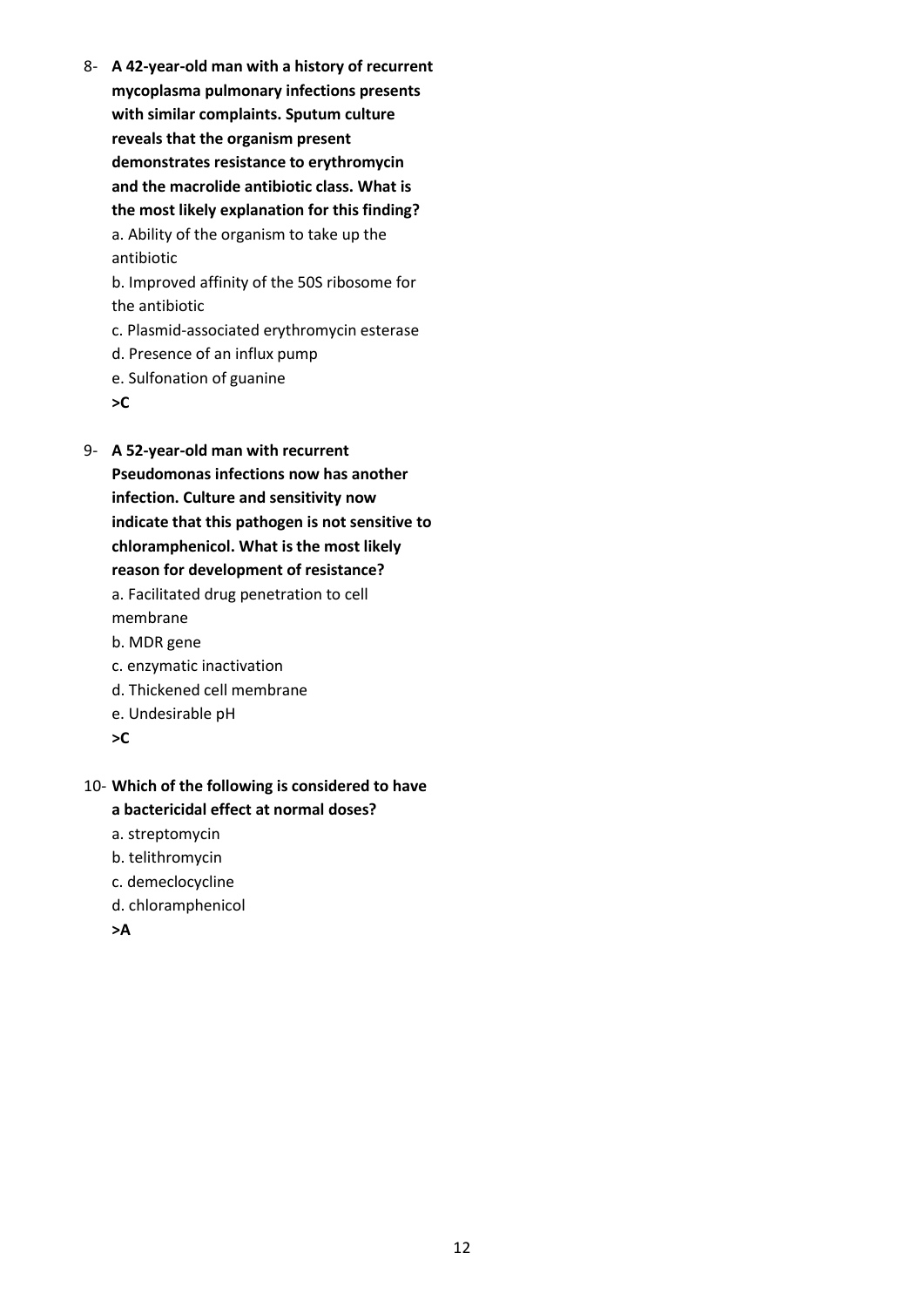Quinolones…

**1- A 3-year-old girl presents to the emergency department with a history of recurrent UTIs with costovertebral angle tenderness, high fever, and dysuria. A urine culture grows gram-negative lactose-fermenting rods. The physician suspects E. coli pyelonephritis. Ciprofloxacin is highly effective against E. coli in vitro, but the physician chooses not to use it in this case. Why would she choose not to prescribe ciprofloxacin?**

a. Ciprofloxacin is bacteriostatic, not bactericidal

b. Ciprofloxacin is contraindicated in patients younger than 18 years old

c. Ciprofloxacin is effective against E. coli in vitro, but not efficacious in vivo

d. Ciprofloxacin is nephrotoxic and should not be used to treat kidney infections

e. The physician should prescribe ciprofloxacin in this case

### **>B**

- **2- A 32-year-old woman in her third trimester presents to the ambulatory care clinic with dysuria and urgency. Urine is nitrite positive and leukocyte esterase positive. A drug commonly used to treat urinary tract infections is trimethoprim– sulfamethoxazole, but the physician is reluctant to use it. What risk is the physician worried about?** 
	- a. Gray baby syndrome
	- b. Kernicterus
	- c. Limb defects
	- d. Premature labor
	- e. The physician is being overly cautious; trimethoprim–sulfamethoxazole is the best drug to use in this case

**>B**

- **3- A 44-year-old woman with Crohn's disease in the ileum and right colon is currently maintained on medical therapy including sulfasalazine. Symptoms are currently at baseline with minimal abdominal pain and diarrhea. The most likely reason for improved pain may relate to which of the following compounds/ substances?**
	- a. Phenazopyridine
	- b. Sulfamethoxazole
	- c. Sulfapyridine
	- d. Tetracycline
	- e. 5-Aminosalicylate
	- **>E**
- **4- Which of the following statements is incorrect?**

a. Moxifloxacin & Levofloxacin are respiratory fluoroquinolones b. fluoroquinolones are bactericidal c. second generation fluoroquinolones exhibit intracellular penetration d. Moxifloxacin does not concentrate in urine and is not indicated for the treatment of UTIs e. IV & ophthalmic preparations of Norfloxacin are available **>E**

**5- Which of the following statements regarding MOAs is incorrect?**

a. fluoroquinolones enter bacteria through porin channels and exhibit effects on DNA topoisomerases III & IV

b. sulphonamides inhibit de novo synthesis of folate in microorganisms by competing with the substrate for dihydropteroate synthetase c. trimethoprim inhibits dihydrofolate reductase leading to a decreased availability of the tetrahydrofolate cofactors required for purine, pyrimidine, and amino acid synthesis d. Methenamine decomposes at an acidic pH of 5.5 or less in the urine, thus producing formaldehyde, which acts locally and is toxic to most bacteria.

**>A**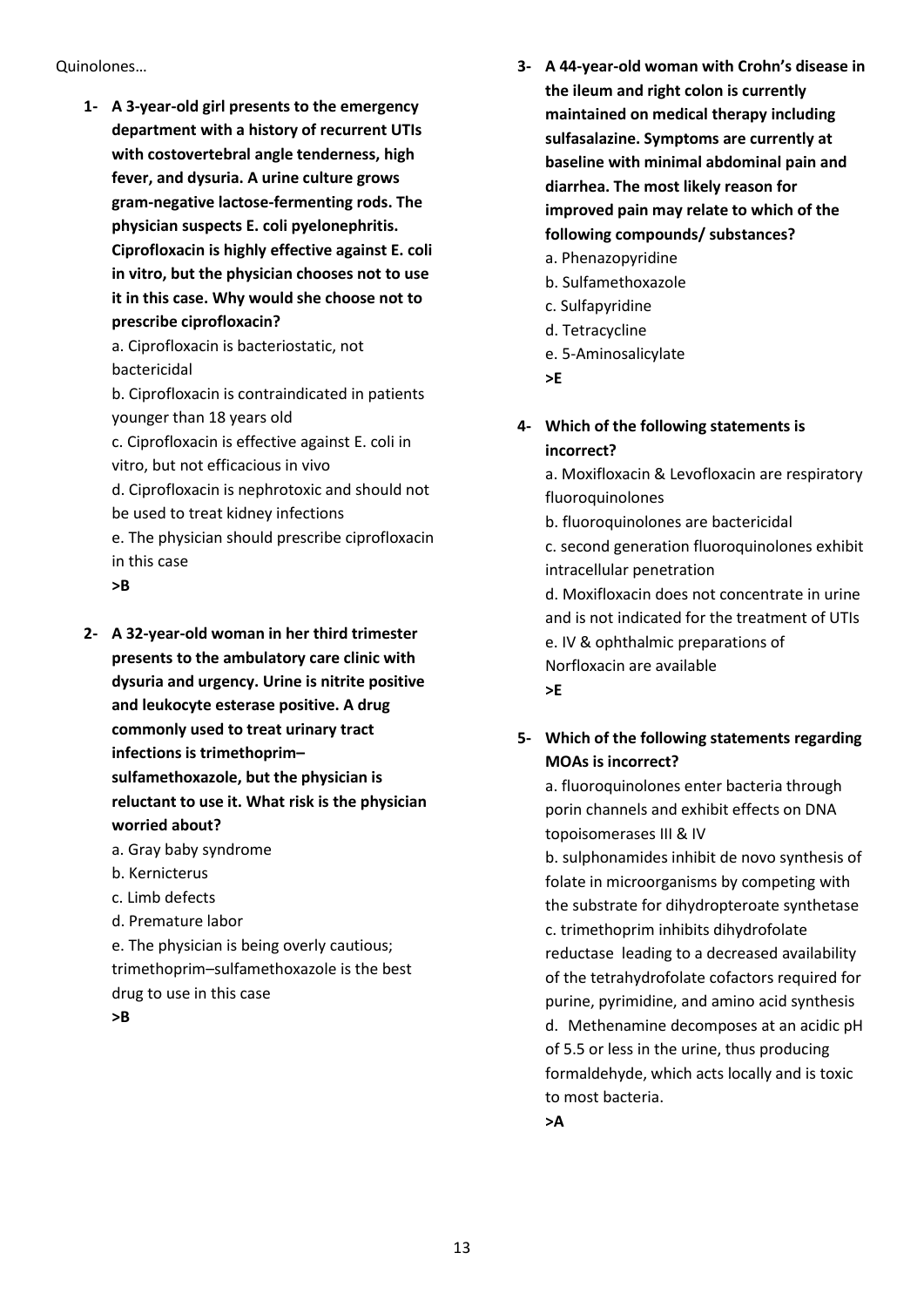- 1- **A 4-year-old boy is brought by his mother to the clinic complaining of perianal itching. He spends the weekdays at a daycare center. The mother also brings a strip of adhesive tape from the night before which she had stuck to the child's perianal area as the doctor had ordered on the phone. Microscopic examination of the tape revealed small, white, round worms. Which is the best treatment for this child?**
	- a. Fluconazole
	- b. Mebendazole
	- c. Metronidazole
	- d. Nifurtimox
	- e. Praziquantel
	- **>B**
- 2- **Which of the following is involved in metronidazole's action?**
	- a. Blocking folic acid synthesis
	- b. Disruption of DNA
	- c. Inhibition of PBPs
	- d. Inhibition of ribosomes
	- e. Inhibition of topoisomerase
	- **>B**

#### 3- **Choose the INCORRECT statement:**

a. Mebendazole acts by inhibiting the assembly of microtubules in the parasite b. Pyrantel pamoate is a depolarising agent causing the release of Ach and inhibition of AChE leading to paralysis of the worm c. Ivermectin targets the glutamate-gated chloride channel receptors leading to hyperparalysis & death of the worm d. Praziquantel increases the permeability of the cell membrane causing contracture and paralysis of the parasite e. Niclosamide inhibits microtubule synthesis

and glucose uptake in nematodes

**>E**

- 4- **A 17-year-old female presents to you with subcutaneous swelling in her left arm for the last 3 weeks, accompanied by mild pain. Upon cytological examination, a large number of microfilariae is found. What is the drug of choice for filariasis?** a. mebendazole b. ivermectin
	- c. diethylcarbamazine
	- d. albendazole
	- **>C**
- 5- **Which of the following combinations is correct?**
	- a. metronidazole luminal amoebicide
	- b. paromomycin mixed amoebicide
	- c. chloroquine luminal amoebicide
	- d. dehydroemetine systemic amoebicide **>D**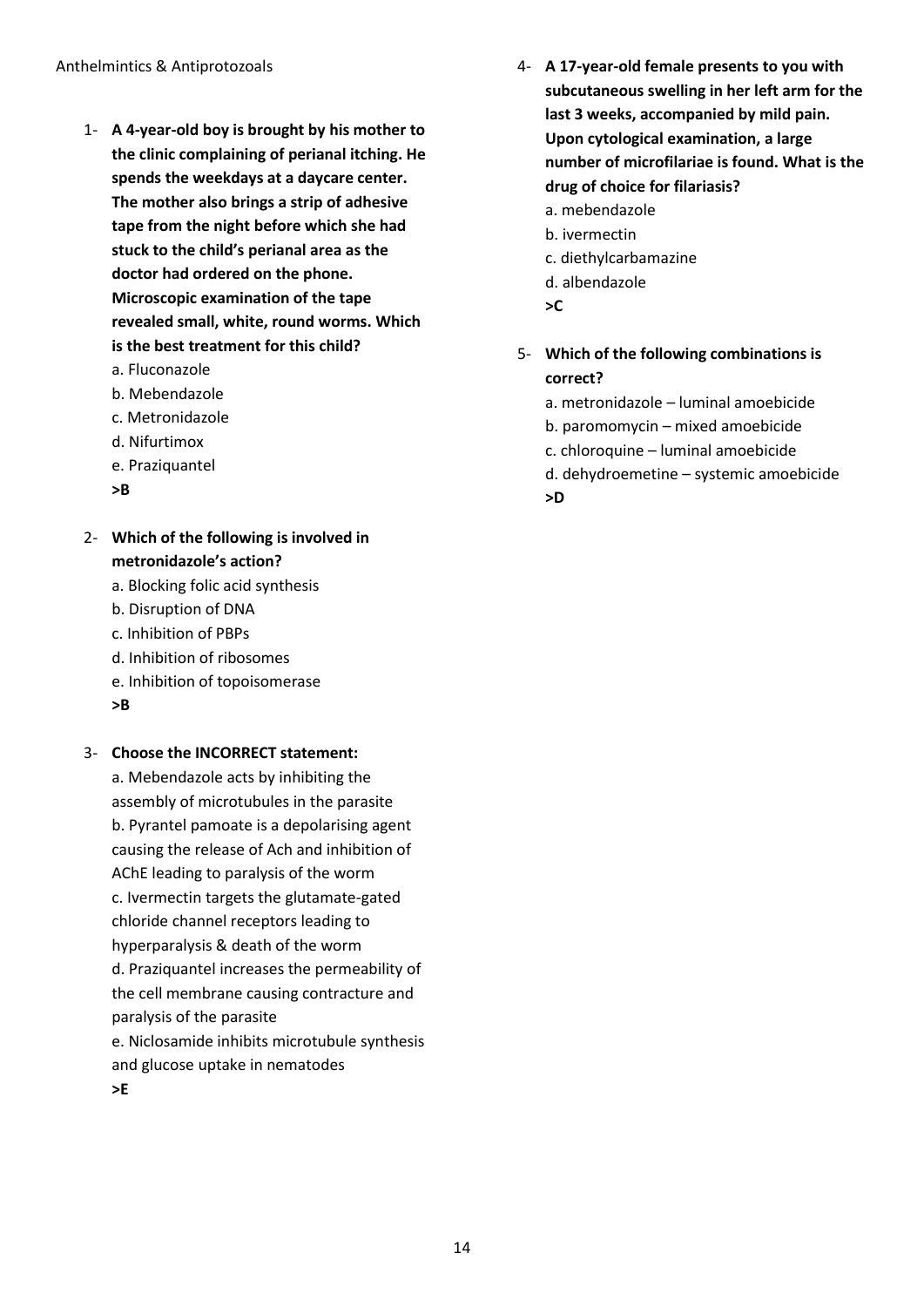#### Antifungals

- **1- The toxic effect of amphotericin B which definitely require reduction of dose is:**
	- a. Myelosuppression.
	- b. Hepatitis.
	- c. Renal Toxicity.
	- d. Hypotension.
	- e. Infusion-related adverse effects. **>C**
- 2- **Which of the following describes part of flucytosine's mechanism of action?**
	- a. Disruption of microtubules
	- b. Inhibition of ergosterol synthesis
	- c. Inhibition of protein synthesis
	- d. Inhibition of thymidylate kinase
	- e. Pore formation in the fungal cell membrane **>D**

#### 3- **How does caspofungin work?**

- a. Inhibition of cell membrane synthesis
- b. Inhibition of cell wall synthesis
- c. Inhibition of ergosterol synthesis
- d. Inhibition of mitotic spindle formation
- e. Inhibition of protein synthesis
- **>B**
- 4- **What is the mechanism of action of amphotericin B?**
	- a. Binds ergosterol
	- b. Inhibits cell wall synthesis
	- c. Inhibits DNA synthesis
	- d. Inhibits ergosterol synthesis
	- e. Inhibits squalene epoxidase
	- **>A**
- **5- Which of the following can be administered in severe hepatic dysfunction?**
	- a. Caspofungin
	- b. Micafungin
	- c. Anidulafungin
	- d. Fluconazole
	- **>C**

### **6- All of the following statements are correct EXCEPT:**

a. High cost, liposomal preparations are reserved mainly as salvage therapy for patients who cannot tolerate conventional amphotericin B

- b. 5-flucocytosine is fungistatic
- c. one of the adverse effects of 5-

flucocytosine is dose-related bone marrow depression

d. Fluconazole is used for prophylaxis against invasive fungal infections in recipients of bone marrow transplants

e. Itraconazole capsule should be taken on an empty stomach as food decreases absorption **>E**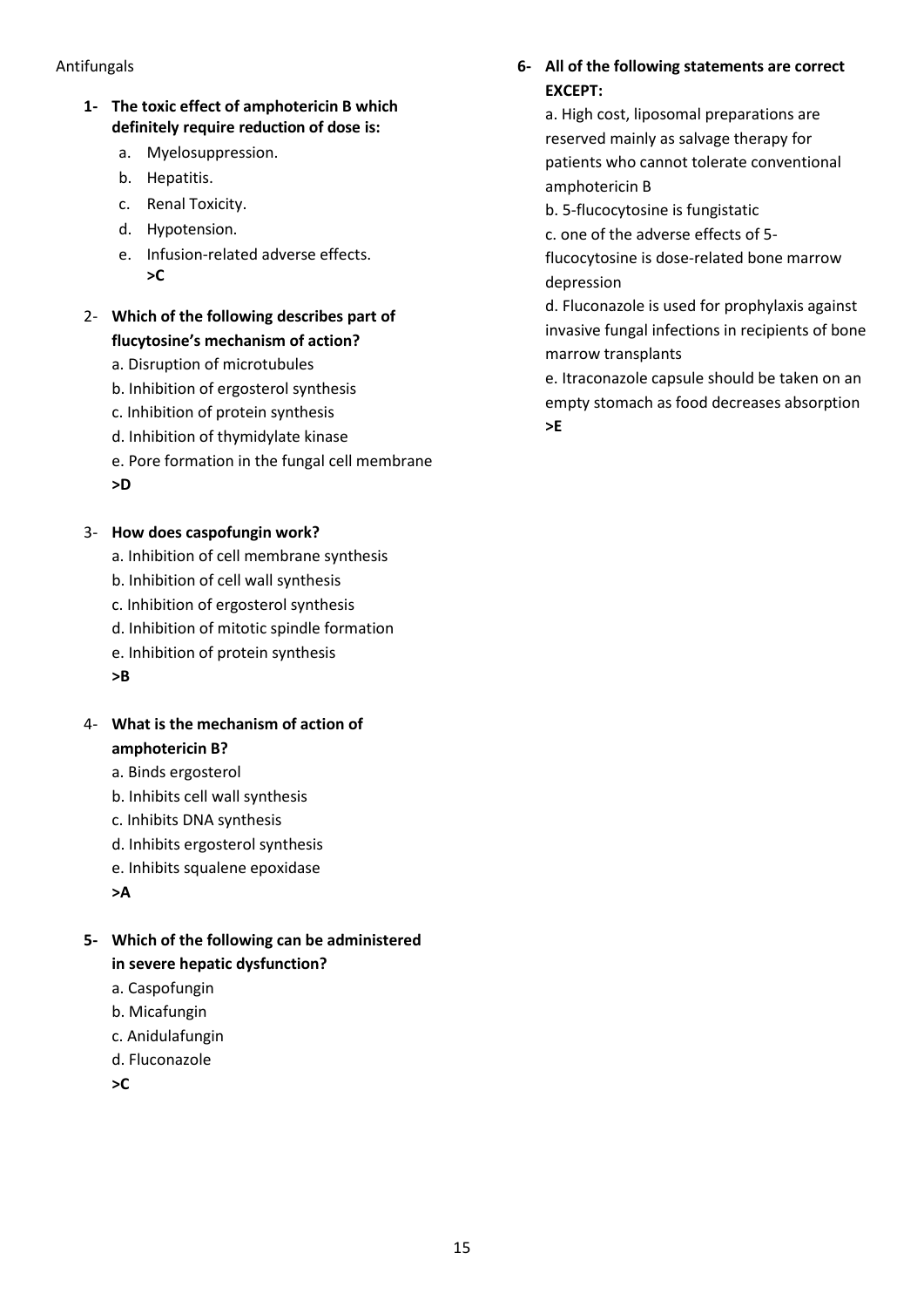- **1- Which of the followings is useful topically for genital herpes infection?**
	- a. Acyclovir.
	- b. Cidofovir.
	- c. Ritonavir.
	- d. Ganciclovir.
	- e. Foscarnet. Key: a
- 2- **A 34-year-old male patient with HIV disease presents to the walk-in clinic of the emergency department with pain and blurry vision in his right eye. A dilated ophthalmoscopic exam of the right eye reveals a diffuse retinitis. What is the most appropriate treatment for this patient?** a. Administer rimantadine
	- b. Administer ganciclovir
	- c. Administer ribavirin
	- d. Temporal artery biopsy
	- e. Check HbA1c levels
	- **>B**
- 3- **A 27-year-old man presents to the urgent care clinic with multiple painful ulcers on the shaft of his penis. Some strains of the causative virus are resistant because of a mutated thymidine kinase enzyme. Which of the following antivirals may be less effective in treating this man's infection if his strain of virus has a mutated thymidine kinase?** 
	- a. Acyclovir
	- b. Cidofovir
	- c. Foscarnet
	- d. Oseltamivir
	- e. Rimantadine
	- **>A**
- 4- **Five patients with influenza A are being considered for treatment with either rimantadine or amantadine. Which of the following patients would be better suited to receive treatment with rimantadine?** a. A 34-year-old woman with epilepsy
	- b. A 36-year-old pregnant female
	- c. A 36-year-old woman who is postpartum and nursing
	- d. A 39-year-old man with chronic diarrhea e. A 39-year-old woman with intermittent dizziness and tinnitus **>E**
- 5- **A 45-year-old man with HIV disease and herpesvirus has begun on therapy with foscarnet. The medication is administered intravenously. If serum electrolytes are drawn on this patient after 1 week of therapy, which of the following laboratory values would be expected to be abnormal?** a. Calcium
	- b. Chloride
	- c. Creatinine
	- d. Glucose
	- e. Sodium
	- **>A**
- 6- **What is the mechanism of resistance for acyclovir?**
	- a. Lack of thymidine kinase
	- b. Lack of viral kinase
	- c. Mutated CMV DNA polymerase
	- d. Mutation in DNA polymerase
	- e. Mutated M2 protein
	- **>A**
- 7- **A 27-year-old man presents with multiple painful ulcers on the shaft of his penis. The physician wants to prescribe a drug that he can take orally as an outpatient to treat his herpes infection. Which of the following would be the best choice for this patient?**
	- a. Acyclovir
	- b. Cidofovir
	- c. Foscarnet
	- d. Ganciclovir
	- e. Valacyclovir
	- **>E**
- 8- **Which antiviral blocks the M2 ion channel?**
	- a. Zanamavir
	- b. Oseltamivir
	- c. Rimantadine
	- d. Valganciclovir
	- e. Cidofovir
	- **>C**